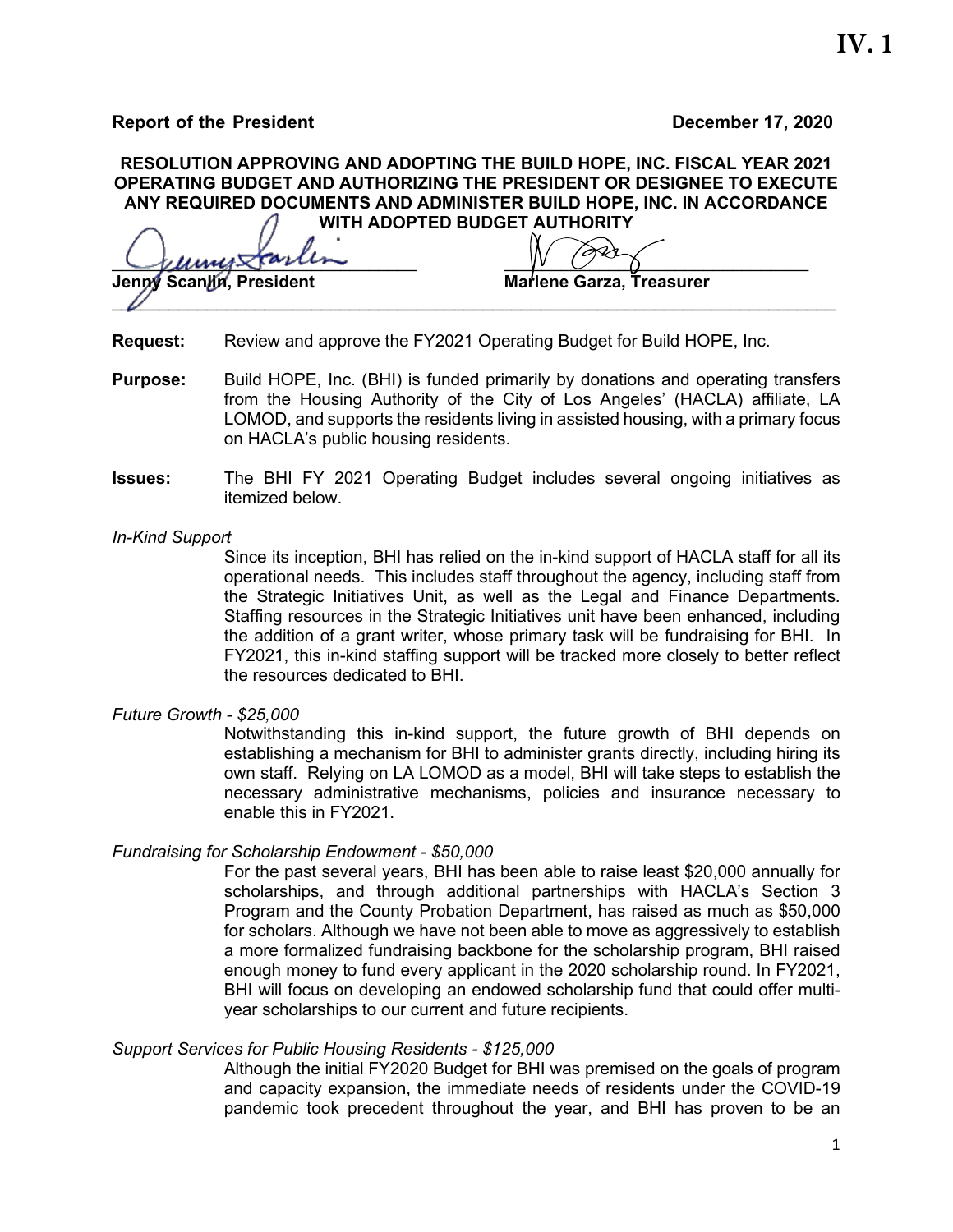invaluable tool for the receipt of donations and distribution of essential services not otherwise possible for HACLA.

With the pandemic still far from over, BHI anticipates continued fundraising activities related to COVID-19 response to remain a priority for FY2021. At this time, the budget includes a conservative estimate of \$125,000 in donations for these supportive services.

### *Broadband Connectivity for Public Housing Residents - \$69,640*

Another of BHI's areas of investment is our Broadband Connectivity Initiative, with significant resources tied to the continuation and improvement of internet connectivity at some of HACLA's largest sites (Jordan Downs, Mar Vista, and San Fernando Gardens).

BHI has continued to work with HACLA to secure additional partnerships to improve connectivity. This includes establishing an innovative partnership with Starry utilizing new technologies to provide even faster internet at extremely lowcost to residents. In 2020, Starry will begin providing services at Mar Vista, Imperial Courts, Nickerson Gardens, Pueblo del Rio, and Jordan Downs, with further expansion in 2021 to Estrada Courts, Pico Gardens, Rancho San Pedro, and William Mead. This new partnership will allow BHI to incrementally sunset its current broadband programs at Mar Vista and Jordan Downs through FY2021 as residents adopt the new platform. The existing services at San Fernando will be ongoing since the internet service infrastructure was updated in 2017.

#### *Rebranding - \$60,000*

With BHI's name change, the organization is undertaking an initiative to create a new logo and communication plan and a complete revision to our website. In addition to promoting BHI's programs and initiatives, the new website will also facilitate online donations.

**Funding:** The primary funding sources for BHI will continue to include private donations for the Scholarship Program and COVID-19 Supportive Services as well as operating support from LA LOMOD. However, BHI intends to pursue various grant opportunities for capacity building and has set the goal of bringing in \$100,000 in new grant resources in 2021 to support BHI's capacity growth.

### **Attachments:**

- 1. Resolution
- 2. Build HOPE, Inc. FY2021 Budget Summary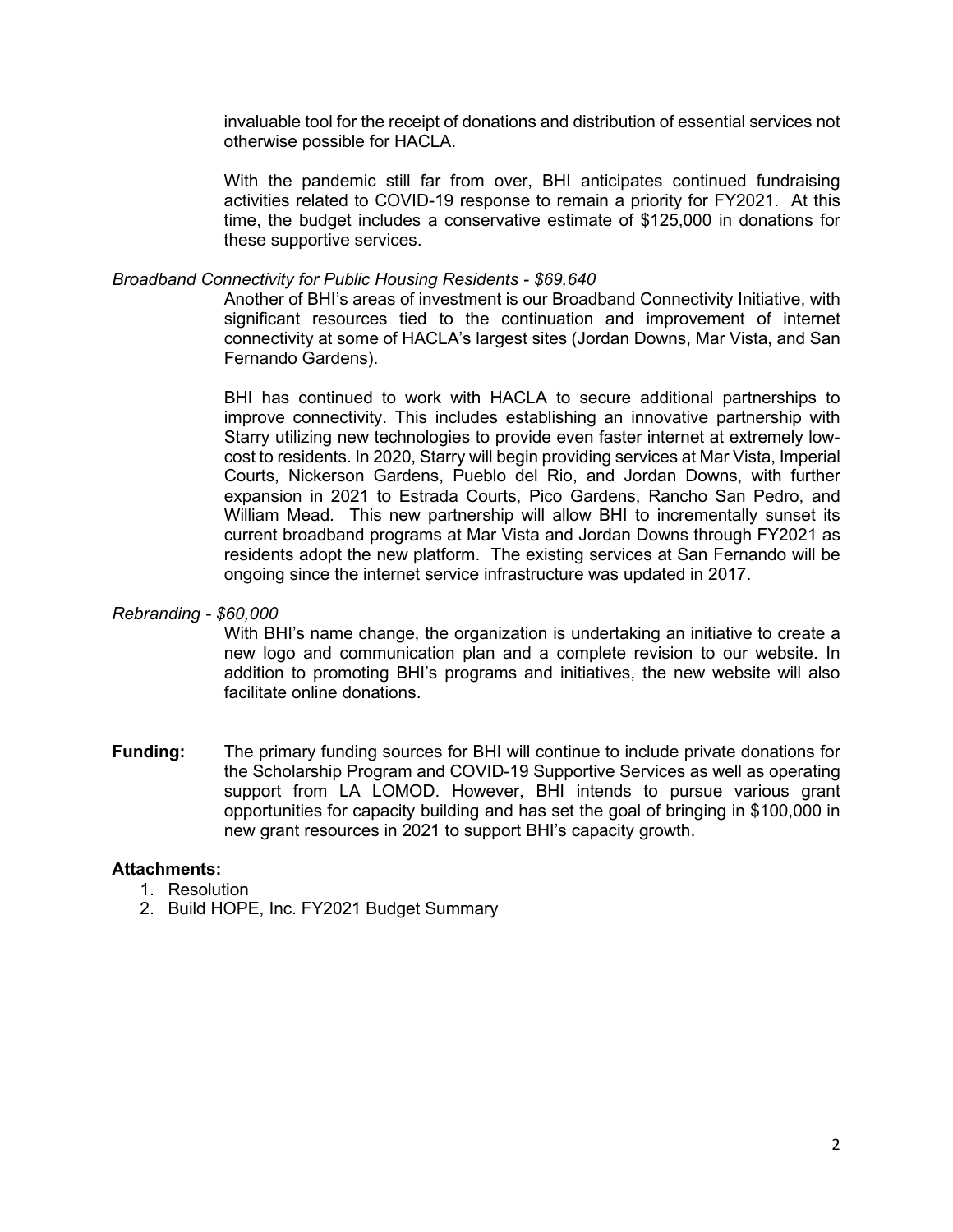## RESOLUTION NO.

## **RESOLUTION APPROVING AND ADOPTING THE BUILD HOPE, INC. FISCAL YEAR 2021 OPERATING BUDGET AND AUTHORIZING THE PRESIDENT OR DESIGNEE TO EXECUTE ANY REQUIRED DOCUMENTS AND ADMINISTER BUILD HOPE, INC. IN ACCORDANCE WITH ADOPTED BUDGET AUTHORITY**

**WHEREAS**, the Treasurer has prepared and the President has submitted the Fiscal Year 2021 Operating Budget to the Build HOPE, Inc. Board of Directors for consideration; and

**WHEREAS**, the Operating Budget is reasonable in that it indicates a source of funding for proposed expenditures, and it does not provide for expenditure in excess of funding; and

**WHEREAS**, all proposed charges and expenditures are consistent with the Build HOPE, Inc. bylaws and purpose; and

**WHEREAS**, the Board of Directors has reviewed the Fiscal Year 2021 Operating Budget and finds the recommendations acceptable.

**NOW, THEREFORE, IT BE RESOLVED** that the Build HOPE, Inc. Board of Directors 1) approves and adopts the Operating Budget for the fiscal year ending December 31, 2021; and 2) authorizes the President, or designee, to execute all required documents and administer Build HOPE, Inc. operations and related programs in accordance with the adopted budget.

**BE IT FURTHER RESOLVED** that this Resolution shall take effect immediately.

APPROVED AS TO FORM: BUILD HOPE, INC.

By: \_\_\_\_\_\_\_\_\_\_\_\_\_\_\_\_\_\_\_\_\_\_\_\_\_\_\_\_\_ \_\_\_\_\_\_\_\_\_\_\_\_\_\_\_\_\_\_\_\_\_\_\_\_\_\_\_\_\_\_

General Counsel and Ben Besley, Chairperson

Date Adopted: \_\_\_\_\_\_\_\_\_\_\_\_\_\_\_\_\_\_\_\_\_\_\_\_\_\_\_\_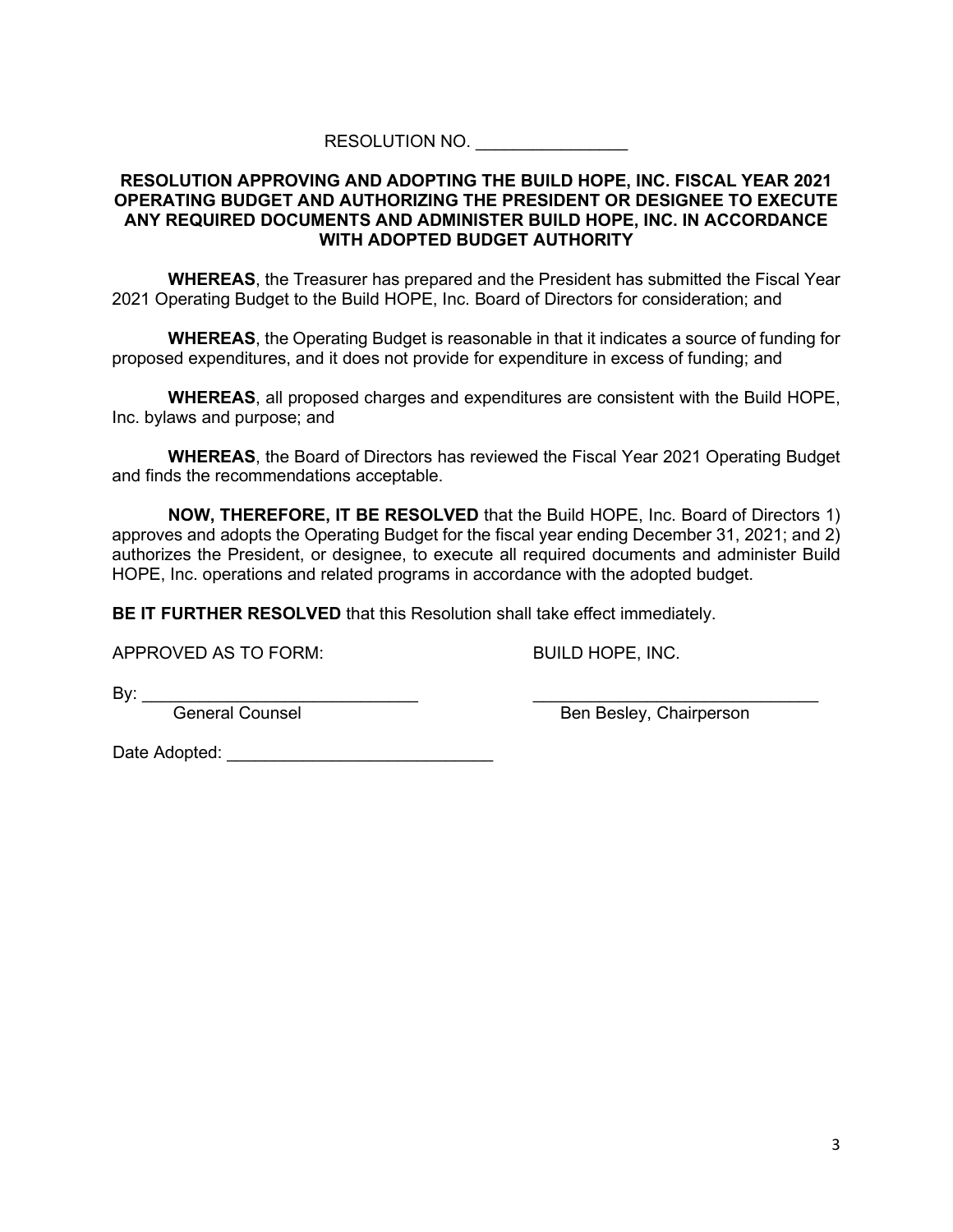# **Build Hope, Inc 2021 Budget Operations**

In 2020, KPI formally changed its name to Build HOPE, in recognition of the expanded core mission that is aligned with the agency's Vision Plan. In HACLA's response to COVID-19, Build HOPE has been a critical resource and tool for receiving donations to mitigate the crippling effects of the pandemic on our resident families. In 2021, it is expected this work will continue, but at this time, estimates for donations are conservative. In addition to this ongoing initiative, focus will continue on expanding the Scholarship program and on updating the website.

| <b>FUND</b>                   | [06101,06 |                                     |              |               |                 |       |                         |               |                                                                      |  |  |
|-------------------------------|-----------|-------------------------------------|--------------|---------------|-----------------|-------|-------------------------|---------------|----------------------------------------------------------------------|--|--|
| $[*/0901]$<br><b>COST CTR</b> |           |                                     | 2020 Midyear |               |                 |       | 2021                    |               |                                                                      |  |  |
| <b>ACCOUNT</b>                |           | <b>OBJECT</b> Account Name          | 2019         | <b>Budget</b> | <b>YTD Sept</b> | % YTD | Increase/<br>(Decrease) | <b>Budget</b> | <b>Notes</b>                                                         |  |  |
| <b>REVENUE</b>                |           |                                     |              |               |                 |       |                         |               |                                                                      |  |  |
| [71500,70400]                 | $\ast$    | Other Revenue                       | 38,846       | 425,000       | 461,806         | 109%  | (250,000)               | 175,000       |                                                                      |  |  |
| 71500                         | 369120    | <b>Donations - Scholarships</b>     | 38,607       |               |                 |       | 50,000                  |               | 50,000 New Donations for scholarships                                |  |  |
|                               |           |                                     |              |               |                 |       |                         |               | Will continue to submit grant apps for new                           |  |  |
| 71500                         | 369120    | <b>Donations - Support Services</b> | 38,607       | 425,000       | 461,806         |       | (300,000)               |               | 125,000 resources, etc. Setting up website donations                 |  |  |
|                               |           |                                     |              |               |                 |       |                         |               | and repromote Amazon Smile                                           |  |  |
|                               |           | <b>TOTAL REVENUE</b>                | 38,846       | 425,000       | 461,806         | 109%  | (250,000)               | 175,000       |                                                                      |  |  |
| <b>EXPENSES</b>               |           |                                     |              |               |                 |       |                         |               |                                                                      |  |  |
| 91200                         | $\ast$    | <b>Auditing Fees</b>                | 11,432       | 11,432        | 7,000           | 61%   | $\overline{a}$          |               | 11,432 Audited Statements and Taxes Prep                             |  |  |
| 91600                         | $\ast$    | <b>Office Expenses</b>              | 1,358        | 7,000         | 964             | 14%   |                         | 7,000         |                                                                      |  |  |
| 91600                         | 426460    | <b>Meeting</b>                      |              | 5,000         | ÷.              | 0%    |                         | 5,000         | Advisory Board for Scholarships; costs related                       |  |  |
|                               |           |                                     |              |               |                 |       |                         |               | to Scholarship event                                                 |  |  |
| 91600                         | 426320    | <b>Off Site Storage</b>             | 1,358        | 2,000         | 964             | 48%   |                         |               | 2,000 Bin at Estrada for books, diapers etc.                         |  |  |
| 91900                         | $\ast$    | <b>Other Administrative</b>         | 392          | 60,600        | 250             | 0%    | 16,110                  | 76,710        |                                                                      |  |  |
| 91900                         | 426510    | <b>Bank Charges</b>                 |              | 200           | 86              |       | 1,010                   | 1,210         |                                                                      |  |  |
| 91900                         | 423050    | <b>Business Consulting</b>          |              | 30,000        | ÷.              | 0%    | 30,000                  | 60,000        | Continued work on website and<br>communications planning             |  |  |
| 91900                         | 426570    | <b>Licenses and Fees</b>            | 142          | 100           | 164             | 164%  | 100                     | 200           |                                                                      |  |  |
| 91900                         | 423090    | <b>System Design/Programming</b>    |              | 30,000        | $\omega$ .      | 0%    | (15,000)                |               | 15,000 Donor database                                                |  |  |
| 91900                         | 423070    | <b>Translation</b>                  | 250          | 300           | ÷.              | 0%    |                         | 300           |                                                                      |  |  |
| [92200,92400]                 | $\ast$    | <b>Tenant Services</b>              | 44,075       | 445,300       | 436,733         | 98%   | (270, 300)              | 175,000       |                                                                      |  |  |
| 92400                         | 427170    | <b>Supportive Services</b>          | 16,994       | 425,000       | 416,433         | 98%   | (300,000)               | 125,000       | Via donations, provide meal delivery and other<br>essential services |  |  |
| 92400                         | 427200    | <b>Youth Scholarship Awards</b>     | 26,480       | 20,000        | 20,000          | 100%  | 30,000                  |               | 50,000 Via donations, expanded Scholarship program                   |  |  |
| 96100.96140                   | $\ast$    | Insurance                           | 4,449        | 3,200         | 4,058           | 127%  | 1,300                   |               | 4,500 D&O General Liability                                          |  |  |
|                               |           | <b>TOTAL EXPENSES</b>               | 61,705       | 527,532       | 449,004         | 85%   | (252, 890)              | 274,642       |                                                                      |  |  |
|                               |           | <b>Revenue over Expenses</b>        | (22, 860)    | (102, 532)    | 12,802          |       | 2,890                   | (99, 642)     |                                                                      |  |  |
| <b>NON-OPERATING</b>          |           |                                     |              |               |                 |       |                         |               |                                                                      |  |  |
| $\overline{5^*}$              | $\ast$    | <b>Transfers and Surplus</b>        | 76,169       | 102,532       | (9, 427)        |       | (2,890)                 | 99,642        |                                                                      |  |  |
| 51110                         | 281000    | From/(To) Unrestricted Reserves     | 61,169       | 22,532        |                 |       | (22, 532)               |               |                                                                      |  |  |
| 51110                         | 281000    | From/(To) Donations Reserves        |              | 20,000        |                 |       | (20,000)                |               |                                                                      |  |  |
| 50993                         | 281000    | <b>Transfers In LA LOMOD</b>        | 15,000       | 60,000        | (9, 427)        |       | 39,642                  | 99,642        |                                                                      |  |  |
|                               |           | <b>TOTAL REVENUE</b>                | 76,169       | 102,532       | (9, 427)        |       | (2,890)                 | 99,642        |                                                                      |  |  |
|                               |           | <b>Net Revenue over Expenses</b>    | 53,310       | $\sim$        | 3,375           |       | $\blacksquare$          | o.            |                                                                      |  |  |